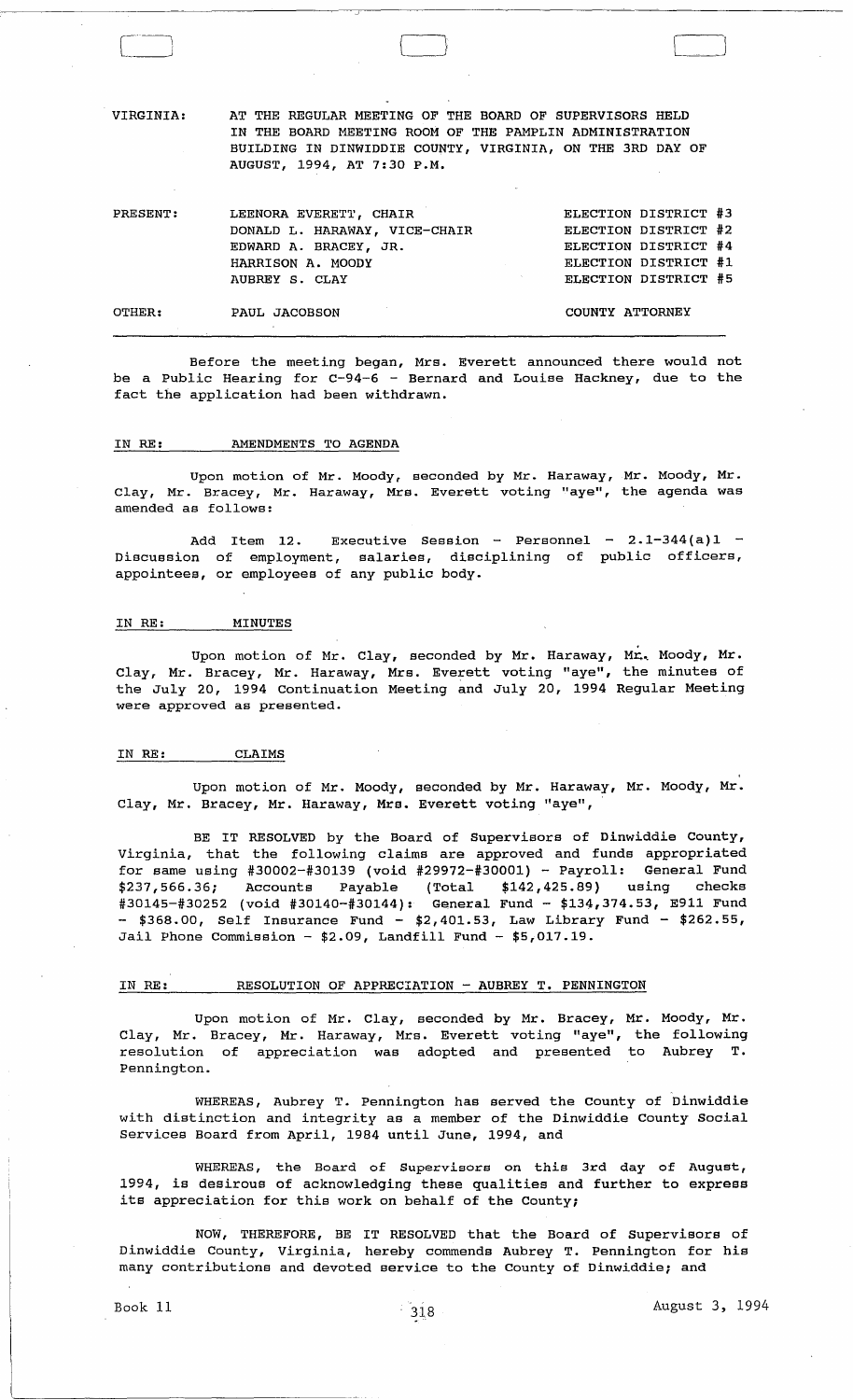BE IT FURTHER RESOLVED by the Board of Supervisors of Dinwiddie county, Virginia, that this resolution be delivered to Aubrey T. Pennington and a copy spread upon the minutes of this meeting.

#### IN RE: RESOLUTION OF APPRECIATION - TYRONE COLEMAN

Upon motion of Mr. Haraway, seconded by Mr. Clay, Mr. Moody, Mr. Clay, Mr. Bracey, Mr. Haraway, Mrs. Everett voting "aye", the following resolution of appreciation was adopted:

WHEREAS, Tyrone Coleman has served the county of Dinwiddie with distinction and integrity as a member of the Dinwiddie County Social Services Board from July, 1990 until June, 1994, and

WHEREAS, the Board of Supervisors on this 3rd day of August, 1994, is desirous of acknowledging these qualities and further to express its appreciation for this work on behalf of the County;

NOW, THEREFORE, BE IT RESOLVED that the Board of Supervisors of Dinwiddie County, Virginia, hereby commends Tyrone Coleman for his many contributions and devoted service to the County of Dinwiddie; and

BE IT FURTHER RESOLVED by the Board of supervisors of Dinwiddie County, Virginia, that this resolution be delivered to Tyrone Coleman and a copy spread upon the minutes of this meeting.

#### IN RE: RESOLUTION OF APPRECIATION - E. RAY HANKS

Upon motion of Mr. Haraway, seconded by Mr. Clay, Mr. Moody, Mr. Clay, Mr. Bracey, Mr. Haraway, Mrs. Everett voting "aye", the following resolution of appreciation was adopted:

WHEREAS, E. Ray Hanks has served distinction and integrity as a member of Board from July, 1986 until June, 1994, and the County of Dinwiddie with the Dinwiddie County School

WHEREAS, the Board of Supervisors on this 3rd day of August, 1994, is desirous of acknowledging these qualities and further to express its appreciation for this work on behalf of the County;

NOW, THEREFORE, BE IT RESOLVED that the Board of Supervisors of Dinwiddie County, Virginia, hereby commends E. Ray Hanks for his many contributions and devoted service to the County of Dinwiddie; and

BE IT FURTHER RESOLVED by the Board of Supervisors of Dinwiddie County, Virginia, that this resolution be delivered to E. Ray Hanks and a copy spread upon the minutes of this meeting.

# IN RE: NAMOZINE VFD - REQUEST FOR TRUCK REPAIR

Mr. Bruce Archer, Chief, Namozine VFD, requested money be appropriated for repairs to their tanker truck to replace both cylinder heads and gaskets. He stated the work was completed and the tanker was back in service. He presented the bill to the Board.

Upon motion of Mr. Haraway, seconded by Mr. Clay, Mr. Moody, Mr. Clay, Mr. Bracey, Mr. Haraway, Mrs. Everett voting "aye", Namozine VFD is appropriated \$2,074.78 from the capital Improvements category of the Volunteer Fire Departments Budget for major repairs to their tanker truck.

IN RE: CITIZEN COMMENTS

No one signed up to speak.

# IN RE: PUBLIC HEARING -- A-94-1 -- PARKER OIL COMPANY

 $\overleftarrow{C}$  $\forall \mathcal{F}$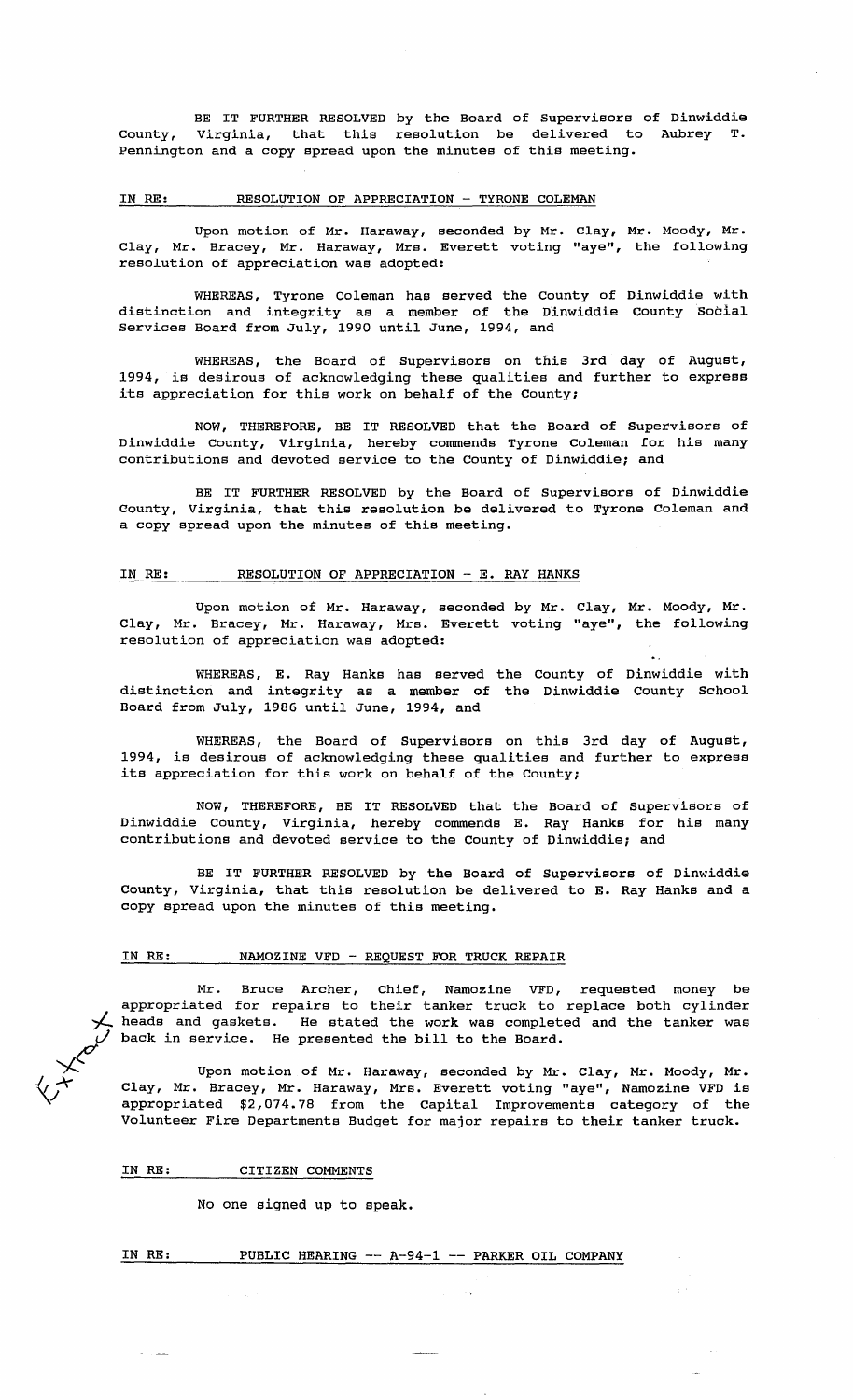This being the time, and place as advertised in the Dinwiddie Monitor Newspaper on July 20, 1994,' and July 27, 1994, for the Board of Supervisors to conduct a public hearing to consider the request submitted by Lloyd Boisseau, Parker oil Company, to amend the zoning ordinance of The construction of a propane bulk storage facility<br>Dinwiddie County to allow construction of a propane bulk storage facility<br>per Sections 22-5 and 22-71 of the Zoning Ordinance. The property is per Sections 22-5 and 22-71 of the Zoning Ordinance. located on Tax Parcel 70-21 situated off of State Route #650, approximately three-tenths of a mile from the Dewitt exit of Interstate 85.

 $\big\}$ 

Mr. Wayne Knox, Director of Planning, advised this was a text amendment change to allow propane storage tanks in M-2 and A-2 zoning areas. He advised Section 22-223 of the Zoning Ordinance lists "petroleum storage" and "petroleum refining" as permitted uses as a matter of right in the M-2, General Industrial, zoning district, i.e., the uses do not require a conditional use permit. A propane bulk storage facility can be considered to be a similar use to petroleum storage. Since one of the general principles of a zoning ordinance is to attempt to group similar uses into the same zoning category, it would appear a propane bulk storage facility is best suited for the M-2 zone, along with petroleum storage. However, staff feels that a propane bulk storage facility with a conditional use permit should be permitted also in the A-2, General Agricultural District. The requirement of a conditional use permit would permit the inclusion of conditions and safeguards that would provide for the general health, safety and welfare. This recommendation is consistent with Section 15.1-489 of the code of Virginia relative to purposes of zoning ordinances and section 15.1-488 of the Code of Virginia.

Mr. Knox advised Section 15.1-488 states that "regulations shall be uniform for each class or kind of buildings and uses throughout each district, but the regulations in one district may differ from those in other districts." Therefore, the placement of a propane bulk storage facility in the A-2 zoning classification (a less intensive zoning category) with a conditional use permit and permitting the use as a matter of right in the M-2 zoning district (a more intensive zoning category) would satisfy the requirements of Section 15.1-488 of the Code of Virginia. The propane bulk storage facility would be listed as section  $22-71(59)$  in the A-2 zone and Section  $22-223(10)$  amended to read<br>"petroleum storage/propane\_storage" in the M-2 zone. "petroleum storage/propane storage" in the M-2 zone.

Mr. Knox stated that although the Planning commission recommends both sections be changed, upon further review by the staff their recommendation is that' action be taken on A-2 districts and requested action on M-2 districts be tabled until further 'research is done and further consideration by the Planning commission is done.

Mr. Haraway commented that the citizens need guidance in the right direction from County staff when dealing with different regulations required by the County. Mr. Bracey requested applicants be informed of all the options involved when applying for zoning issues.

This being a public hearing, the Chairman opened the floor for public comment:

Kay Winn, 15211 Winnwood Lane, Dinwiddie, VA 23841 appeared stating she supported the request of Mr. Boisseau. She did question the radius of notification. Mr. Knox stated that according to the zoning ordinance, all adjacent property owners within 300 ft. of the subject parcel must be notified. Ms. Winn also questioned if there would be a limitation of the size of bulk storage facilities. She requested large tank farms not be allowed in the A-2 districts. The staff advised this would be handled under the conditional use permit 'process, depending on the site.

Upon motion of Mr. Moody, seconded by Mr. Clay, Mr. Moody, Mr. Clay, Mr. Bracey, Mr. Haraway, Mrs. Everett voting "aye",

BE IT ORDAINED by the Board of Supervisors of Dinwiddie County, Virginia, that section 22-71 of the Dinwiddie County Code pertaining to permitted uses in the Agricultural, General, District A-2 be amended to read as follows:

(59) Propane. bulk storage facility, with a conditional use permit.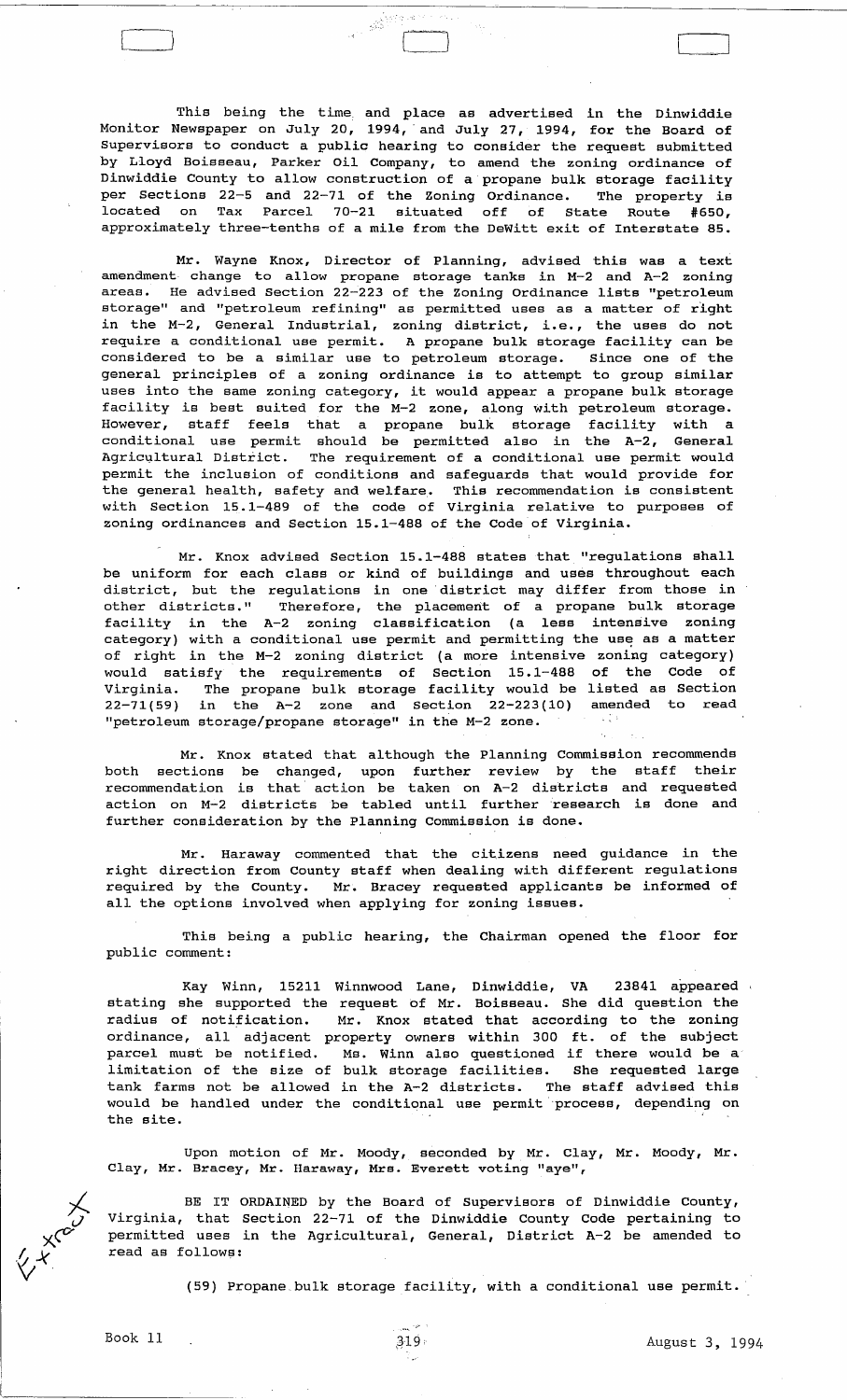This Ordinance shall be immediately effective as of this 3rd day of August, 1994.

# IN RE: PUBLIC HEARING -- C-94-5 -- A.M.E. ZION CHURCH

This being the time and place as advertised in the Dinwiddie Monitor Newspaper on July 20, 1994, and July 27, 1994, for the Board of Supervisors to conduct a public hearing to consider the request of A.M.E. Zion Church for a conditional use permit that would allow them to construct a personal care facility for the aged per section 22-23 and Section 22-71(37) of the Dinwiddie county Zoning Ordinance. The property is located on Tax Parcel 57(1)-75 and is part of an 80 acre tract of land situated off of Bishop Street in Dinwiddie, Virginia, between Interstate 85 and the Seaboard Coastline Railroad.

Mr. Wayne Knox, Director of Planning, advised the Board the use is currently allowed in A-2 zoning districts with a conditional use permit. The Planning Commission has recommended approval of the application with the following conditions:

1. Before any construction can begin, a site plan prepared by an engineer, must be submitted to the Planning Department for approval. This site plan shall include all phases of the proposed development, i.e., adult/child daycare center, assembly building. This site plan shall include a grading plan showing the current topography of two feet contours and the finished site also at two feet contours.

2. An erosion and sediment control plan for all land disturbing activities must be submitted and approved by the Planning Department. This will include a stormwater management plan which will include controls during the construction phase, as well as during field operation -of the facility.

3. A copy of all applicable state and federal permits must be on file with the Planning Department before a Certificate of Occupancy will be issued.

4. Before any building permits will be issued, a complete set of building plans, prepared by a registered architect, must be submitted to the Building Department for approval.

5. Location, type, size and height of all exterior signs shall be submitted to the review and approval of the Zoning Administrator, per the Sign Ordinance.

6. All construction must be completed on phase one of this development, including parking and landscaping, before any permits will be let for additional construction.

7. This conditional use permit shall apply to the proposed sixty (60) bed personal care facility and related on-site accessory uses only.

Mr. Leroy Reynolds, Architect, from Raleigh, North appeared representing A.M.E. Zion Church. He stated this was ambulatory personal care facility to accommodate residents from this area and surrounding counties. Carolina, a 60 bed,

This being a public hearing, the Chairman opened the floor for public comment: No one appeared to speak.

Upon motion of Mr. Bracey, seconded by Mr. Moody, Mr. Moody, Mr. Clay, Mr. Bracey, Mr. Haraway, Mrs. Everett voting "aye",

BE IT RESOLVED by the Board of Supervisors of Dinwiddie County, Virginia, that the conditional use permit request of A.M.E. Zion Church to allow them to construct a personal care facility for the aged on Tax Parcel 57(1)-75 and is part of an 80 acre tract of land situated off of Bishop Street in Dinwiddie, Virginia, between Interstate 85 and the Seaboard Coastline Railroad, is approved with the conditions recommended by the Planning Commission.

 $\omega_{\rm max} = \omega$ 

 $\omega$  , i.e.  $\omega$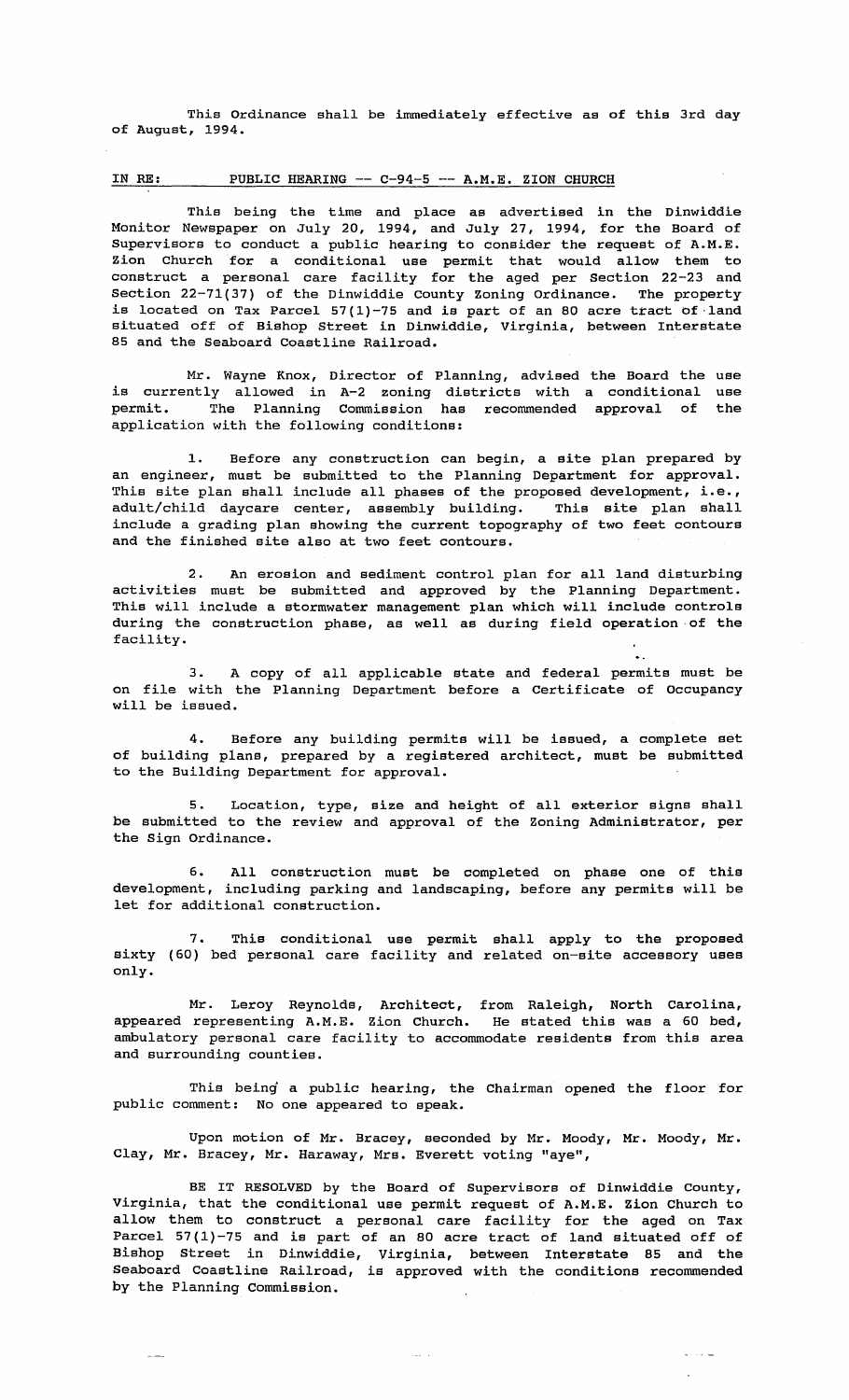IN RE: PUBLIC HEARING -- C-94-6 -- BERNARD & LOUISE HACKNEY

This being the time and place as advertised in the Dinwiddie Monitor Newspaper 'on July 20, 1994, and July 27, 1994, for the Board of Supervisors to conduct a public hearing to consider the request of Bernard and Louise S. Hackney for a conditional use permit to construct and operate a dog kennel per Section 22-23 and Section 22-71(36) of the D'inwiddie County Zoning Ordinance. The property is located on' Tax Parcel 46-9 and is part of a 57 acre tract of land situated off of Quaker Road (Rt. 660) in Dinwiddie, VA.

Mr. Wayne Knox, Director of Planning, advised the Board the applicants have officially withdrawn their application for a conditional use permit and requested the Board to accept their withdrawal.

Upon motion of Mr. Bracey, seconded by Mr. Haraway, Mr. Moody, Mr. Clay, Mr. Bracey, Mr. Haraway, Mrs. Everett voting "aye", the board accepts the withdrawal of the request for a conditional use permit submitted by Bernard and Louise S. Hackney.

# IN RE: PUBLIC HEARING -- P-94-3 -- DELTA OIL & ASSOCIATES

This being the time and place as advertised in the Dinwiddie Monitor Newspaper on July 20, 1994, and July 27, 1994, for the Board of Supervisors to conduct a public hearing to consider an amendment of Delta oil Company's conditional zoning, approved by the Board of Supervisors on December 2, 1992, located in the Rohoic Magisterial District, on Tax Parcel 21B(3) Blk 3-11 and Tax Parcel 21-B(10)A, at U.S. Route 1. Delta oil Company wishes to delete conditional #7, "A uniformed security service will make hourly inspections from dusk to dawn and report any violations to the respective enforcement agencies." Delta oil stated they will train key employees in property security and surveillance and maintain a log of inspections of the expanded truck parking area.

Mr. Wayne Knox, Director of Planning, advised the Planning Commission recommended approval of this application subject to the applicant's written proffer to conduct a sixty (60) day trial period to determine the impact of the requested deletion. The following is a determine the impact of the requested deletion.<br>summary of the proffer by the applicant:

1. The applicant shall provide to the :Planning Department copies of any incident reports related to the truck parking area generated by a bonafide law enforcement agency.

2. A logbook will be kept by employees delineating inspection times and conditions of the truck parking area. This logbook shall be open for inspection by the Planning Department as needed.

3. The applicant will attempt a sixty (60) day trial period without a uniformed security service. The applicant understands that reinstatement of the uniformed security service may occur in the event 'of unresolved problems relating to the expanded truck parking.

Mr. Mark E. Holt, III, President, Delta Oil Company, representing Delta Exxon Thrift Mart, appeared to answer any questions.

Mr. Moody stated at the Planning commission meeting, discussion was brought up regarding the lights that were out and some of the shrubbery that had died that relates to the original conditional zoning. Mr. Holt advised one bulb was burned out and a lightning strike caused a short circuit that knocked out one bank of lights. He stated that' all lights are burning at this time. Mr. Holt also advised that four' of the 81 bushes planted have died this summer and will be replaced in the' fall.

Mrs. Everett advised the Board has requested VDOT to install "No Outlet" signs on Ford Ave. for trucks. Mr. Holt stated he has been in contact with the Subdivision Engineer for VDOT who is making a study of the situation.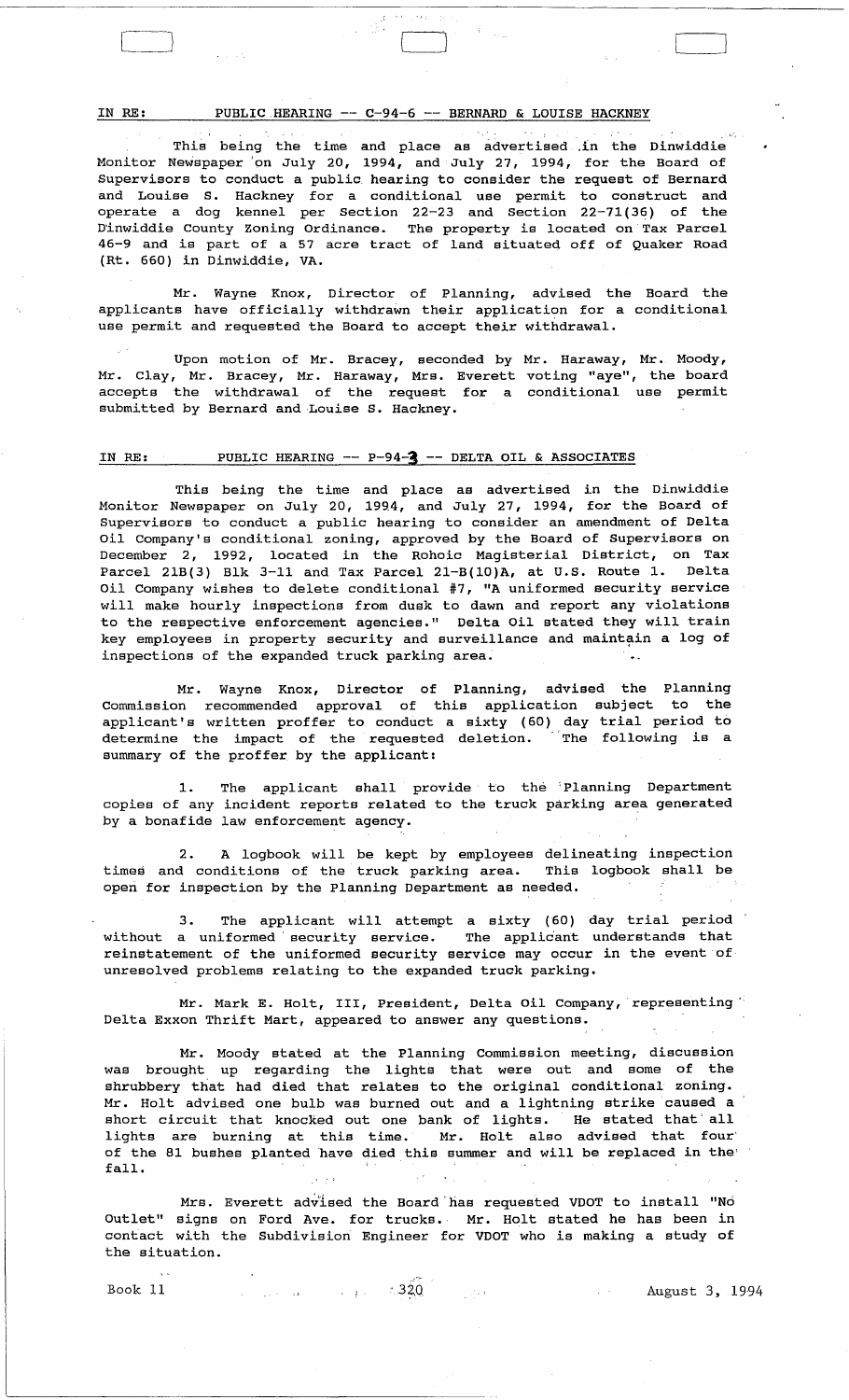This being a public hearing, the Chairman opened the floor for public comment:

1. Mrs. Alice Hogwood, 25316 Ford Ave., Petersburg, VA, appeared voicing her concern regarding the lights being out. Mrs. Hogwood stated the letter she received regarding the public hearing was a rezoning issue. She presented a petition with 38 names requesting the Board not to rezone the property from R-l, Residential Limited, to B-2, Business General. After review of the Planning Department's letter, the Board said the letter was confusing and could be misconstrued.

2. Mrs. Maxine Partin, 25318 Ford Ave., Petersburg, VA, appeared complaining about the trash thrown over the fence onto her property, as well as the lights being out.

3. Mrs. Carol Lunsford, 15713 Gatewood Rd,' Dinwiddie, VA, (Mrs. Hogwood's daughter) appeared feeling the residents were misled about the meeting. She voiced her concern regarding the traffic problems, and stated she had never seen a security officer there, and if there were security officers they should have reported the lights being out.

Regarding the litter issue, Mr. Holt advised they had a full time custodian that dumps trash and picks up litter on a daily basis. Mr. Moody asked and Mr. Holt agreed to get permission from the landowners and have his custodian pickup trash generated by the truck stop.

Mr. Bracey stated he has seen security patrol at the facility, but feels Delta Oil employees will monitor the property better and serve the community better.

Upon motion of Mr. Bracey, seconded by Mr. Clay, Mr. Moody, Mr. Clay, Mr. Bracey, Mr. Haraway, Mrs. Everett voting "aye",

BE IT RESOLVED by the Board of Supervisors of Dinwiddie County, Virginia, that the proffers by Delta oil Company as listed below are accepted with final consideration by the Board of Supervisors to be heard at the October 5, 1994, meeting:

1. The applicant shall provide to the Planning Department copies of any incident reports related to the truck parking area generated by a bonafide law enforcement agency.

2. A logbook will be kept by employees delineating inspection times and conditions of the truck parking area. This logbook shall be open for inspection by the Planning Department as needed.

3. The applicant will attempt a sixty (60) day trial period without a uniformed security service. The applicant understands that reinstatement of the uniformed security service may occur in the event of unresolved problems relating to the expanded truck parking.

Mr. Haraway requested the Planning Commission be more specific when sending out notices so citizens will know what issues will be addressed at the meetings.

# IN RE: PUBLIC HEARING -- SV-94-1 -- LARRY K. GILBERT

This being the time and place as advertised in the Dinwiddie Monitor Newspaper on July 20, 1994, and July 27, 1994, for the Board of Supervisors to conduct a public hearing to consider a vacation of Findlay Street by Larry Gilbert.

Mr. Wayne Knox, Director of Planning, advised this is a paper street shown on Tax Map #75A, Plat Book 1, Page 81, as part of the Carson Plat. It it situated between Lots #1 of Block G and Lot #6 of Block F on the north side of Carson Road (Rt 703). It further extends across Carson Road between Lots #1, #7 and #9 of Block C and Lots #6, #8A, and #9A, of Block B. It is Mr. Gilbert's desire to vacate this paper street because it remains a recorded, unopened street on his land. The staff recommends the request be granted with the provision that each abutting property

 $\frac{1}{2} \frac{1}{2} \frac{1}{2} \frac{1}{2} \frac{1}{2} \frac{1}{2} \frac{1}{2} \frac{1}{2} \frac{1}{2} \frac{1}{2} \frac{1}{2} \frac{1}{2} \frac{1}{2} \frac{1}{2} \frac{1}{2} \frac{1}{2} \frac{1}{2} \frac{1}{2} \frac{1}{2} \frac{1}{2} \frac{1}{2} \frac{1}{2} \frac{1}{2} \frac{1}{2} \frac{1}{2} \frac{1}{2} \frac{1}{2} \frac{1}{2} \frac{1}{2} \frac{1}{2} \frac{1}{2} \frac{$ 

 $\bar{1},\bar{2},\bar{3},\bar{4}$  $\frac{1}{2}$  and  $\frac{1}{2}$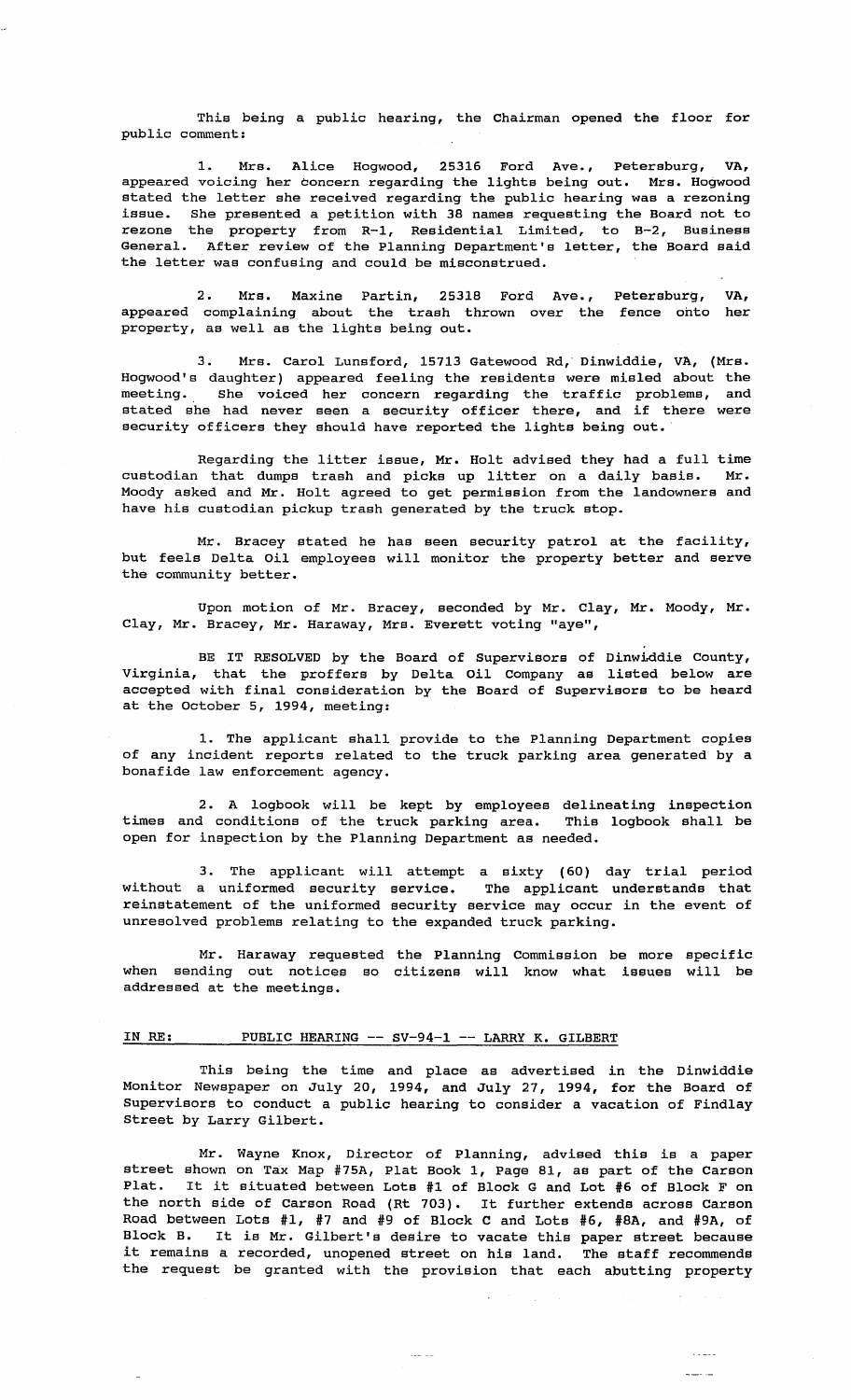owner be given twenty percent (20%) of the land constituting Findley street.  $\mathcal{L}^{(1)}\left(\mathcal{L}^{(1)}\right)=\mathcal{L}^{(1)}_{\mathbf{z},\mathbf{z}}\left(\mathcal{L}^{(1)}_{\mathbf{z},\mathbf{z}}\right)$  $1 - 3 -$ 

 $\Box$ 

This being a public hearing, the Chairman opened the floor for public comment: No one appeared to speak.

Mr. Haraway asked if this required a survey and new deeds. Mr. Knox advised it did, at' the landowner's expense.

Upon motion of Mr. Bracey, seconded by Mr. Haraway, Mr. Moody, Mr. Clay, Mr. Bracey, Mr. Haraway, Mrs. Everett voting "aye",

BE IT ORDAINED by the Board of Supervisors of Dinwiddie county, Virginia, that Findlay street is hereby declared a vacant street, shown on Tax Map #75A, Plat Book 1, Page 81, as part of the Carson Plat; situated between Lots #1 of Block G and Lot #6 of Block F on the north side of Carson Road; extending across Carson Road between Lot #1, #7 and #9 of Block C and Lots #6, #8A and #9A of Block B, with each abutting property owner receiving twenty percent (20%) of the land constituting Findlay street.

#### IN RE: COUNTY ADMINISTRATOR COMMENTS

1. Mr. Burgess pointed out an invitation to the Regional Welcome Reception honoring Major General Thomas W. Robison, Commander of Fort Lee and requested Board input.

2. Mr. Burgess would like to reschedule the discussion on use of reserve funds. The staff recommends waiting until September, when the County should have some pre-audit figures which would project the reserve funds from last Fiscal Year.

#### IN RE: RPF ~ FINANCIAL ADVISORY SERVICES

Upon motion of Mr. Haraway, seconded by Mr. Clay, Mr. Moody, Mr. Clay, Mr. Bracey, Mr. Haraway, Mrs. Everett voting "aye", the County Administrator is authorized to proceed with an RFP to seek Financial Advisory Services.

## IN RE: BOARD MEMBER COMMENTS

Mr. Moody advised the Planning Commission has formed a Right to Farm Subcommittee consisting of the following:

| Planning Commission                 | Harrison Moody   |  |  |
|-------------------------------------|------------------|--|--|
|                                     | Daniel Lee       |  |  |
| Extension Service                   | Jimmy Maitland   |  |  |
| Dinwiddie Farm Bureau               | Open             |  |  |
| Soil Conservation Service           | Robert Spiers    |  |  |
| Southside Home Builders Association | Gilbert Martin   |  |  |
| Agri-Business Community             | John Parker      |  |  |
| <b>Business Community</b>           | George Robertson |  |  |

 $\sim 10$ 

 $\mathcal{A}=\{x\}$ 

Mr. Bracey felt the committee was loaded with farmers and questioned where the citizens were. Mr. Moody advised the Planning Commission presented a list of people and associations and the Committee was picked by the consensus of the Planning commission members, who are appointed by the Board. Mrs. Everett stated this was not a farm related appointed by the board. This. Everett stated this was not a farm ferated<br>matter, in that it was a County related matter. She stated she felt more citizens should be on the committee. Mr. Moody stated the committee members are more knowledgeable about agriculture issues and realizes there needs to be a balance. The Board needs to give the subcommittee their thoughts and concerns.

John Robert Frazier, President, Dinwiddie County Farm Bureau, advised the Board they have appointed a committee to work with drafting some of the input that farm bureau needs to have to go into these new ordinances. He advised Jimmy Maitland and Robert Spiers are also serving on his committee.